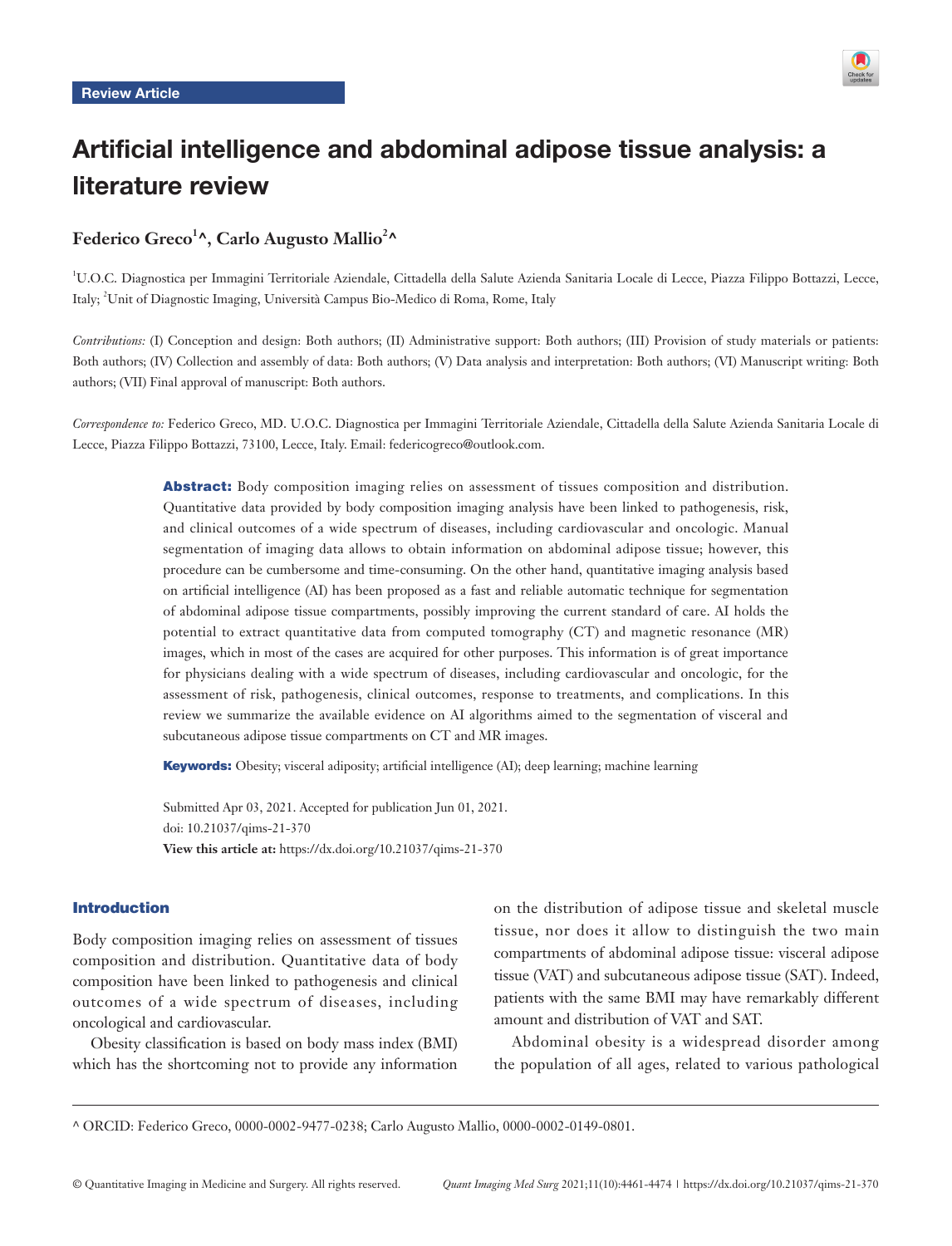

**Figure 1** Scheme of AI backbone with subsets: machine learning and deep learning. AI, artificial intelligence.

conditions such as cardiovascular disease, metabolic syndrome, diabetes, chronic inflammation, and cancer (1).

It would be of paramount importance for clinicians to stratify patients according to different risk profiles based on obesity phenotypes (e.g., visceral metabolic or non-visceral "benign" obesity).

Computed tomography (CT) and magnetic resonance (MR) imaging (MRI) allow for non-invasive and precise measurement of body composition (2). However, segmentation of the abdominal compartments is not routinely performed since the procedure is cumbersome and time-consuming (3). Different methods for automated and reproducible segmentation of body composition have been proposed. However, due to the complex anatomy of the abdominal compartments, time-consuming manual correction of automatic segmentation is required in most of the cases (3). To address this issue, single slice area segmentation technique on a two-dimensional (2D) abdominal CT image has been proposed, showing good correlation with three-dimensional (3D) data of the entire volume (3). Indeed, it has been shown that segmentation of VAT area on a single slice (located 3 cm above the lower margin of L3 vertebra) correlates with VAT volume and body weight, being a good method for VAT segmentation despite limitations of abdominal anatomy and inter/intrareader variabilities (4).

Therefore, a fully automated segmentation method for abdominal adipose tissue analysis would be helpful in order to improve accuracy and speed-up the process.

For instance, an early work by Kullberg *et al.* in 2007 reported on a fully automatic segmentation technique for VAT and SAT on abdominal MR images, excluding intramuscular adipose tissue and bone marrow (5). The method was found to be reproducible, but accuracy was limited in lean subjects (5).

More recently, AMRA profiler (AMRA Medical AB, Linköping, Sweden) has been proposed as a fast and accurate strategy to perform body composition analysis, including adipose tissue, on MR images (6).

Artificial intelligence (AI), including machine learning and deep learning, is a breakthrough technology which has been recently proposed as a solution to obtain automatic and reliable analysis of abdominal adipose tissue (7,8). Machine learning is a class of techniques allowing for computer learning aimed to extrapolate or classify models (7). Machines can also be capable of analyze a series of big data and extract features beyond the human skills (8). Deep learning is a subset of artificial neural network (ANN) algorithms organized with a structure composed by multiple layers to obtain high-level abstractions in the data (9-12) (*Figure 1*).

In this review we summarize the available evidence on the importance of adipose tissue and AI algorithms aimed to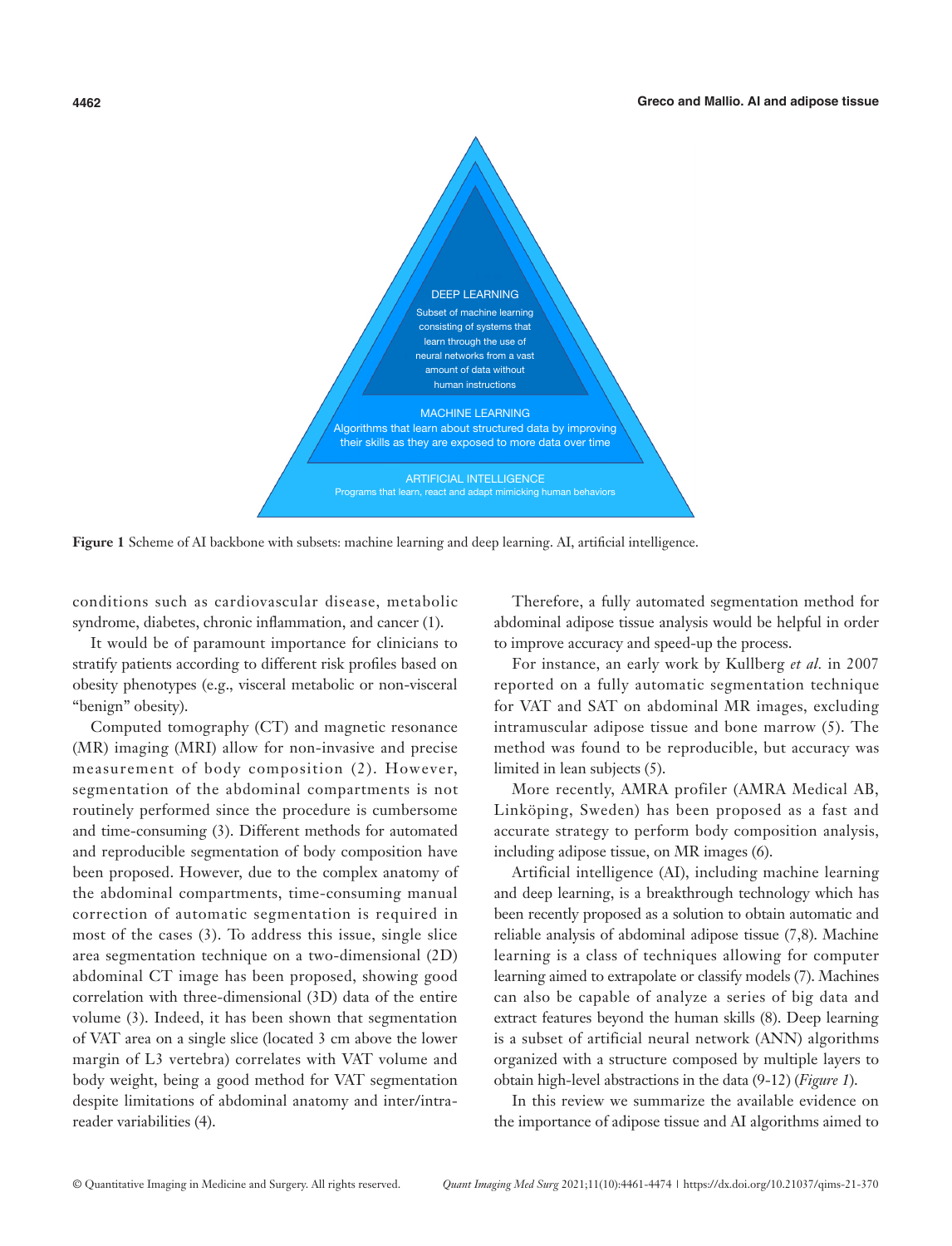segmentation of VAT and SAT compartments on CT and MR images.

#### Abdominal adipose tissue

Adipose tissue was believed to be a long-term energy depot organ from which free fatty acids can be released to meet the body's energy needs during fasting. More recently, it has become clear that adipose tissue is to be considered as an endocrine organ that possesses a dynamic and complex activity aimed to regulate whole body homeostasis (13,14).

The adipocytes are cells with metabolic activity expressed by secreting a great number of adipokines active in the regulation of glucose and lipid metabolism, appetite, cardiovascular homeostasis, inflammatory, immune, and reproductive functions, as well as other fundamental biological and physiological functions (15,16).

Abdominal adipose tissue is divided into two main compartments: VAT and SAT. These two compartments with different molecular, biological, and anatomical compositions, have a different meaning and importance. While SAT shows a greater activity for long-term energy storage, VAT has a greater metabolic and hormonal activity through the release of adipokines (17,18). Increased VAT has an impact on health, being connected with a wide spectrum of pathologies.

Patients with a higher amount of VAT show a greater risk of developing insulin resistance (19) and metabolic syndrome (20). Indeed, excessive accumulation of VAT is associated with metabolic disorders such as hyperinsulinemia, hyperglycaemia, hypertriglyceridemia, increased apolipoproteins B-rich lipoproteins, impaired glucose tolerance, constellation of features linked to insulin resistance syndrome (17).

Visceral obesity, hyperinsulinemia and insulin resistance often precede the onset of the metabolic syndrome (21). Elevated blood pressure values in viscerally obese individuals are associated to insulin resistance and compensative hyperinsulinemia (22). High blood pressure can also be induced by visceral obesity through increased activity of the adipose tissue renin-angiotensin-aldosterone system (17).

Increased VAT has also been correlated with cardiovascular disorders. For instance, a correlation was found with hypercoagulability due to increased secretion of plasminogen activator inhibitor 1 (PAI-1), increased intimamedia thickness and peripheral arterial disease (23,24). Furthermore, hyperinsulinemia in a clinical picture of visceral obesity is a predictor of coronary artery disease (25). Obese individuals with increased VAT are at risk of developing cardiovascular diseases and type 2 diabetes (26).

Adipokines, growth factors and proinflammatory cytokines secreted by VAT are considered mediating factors linked to the development of obesity-related tumors (27,28). Indeed, specific fingerprints of abdominal adipose tissue amount and distribution have been associated to several disorders (including oncological), in terms of risk, intratumoral genetic mutations, prognosis, and post-treatment effects and complications (29-35).

### Skeletal muscle

Cachexia is defined as progressive functional deterioration characterized by loss of adipose tissue and skeletal muscle that cannot be fully compensated with nutrition (36).

The loss of skeletal muscle mass is called sarcopenia and can be associated to cancer or chronic diseases including chronic kidney disease (37,38).

Muscle mass quantification is of great clinical importance since sarcopenia correlates with several adverse clinical outcomes (39). This assessment can be performed by means of several imaging technique and using variable methodologies (40-46). For instance, quantitative evaluation of total skeletal muscle area at L3 level or psoas muscle area only are common approaches, being also these two measures correlated one to another (47). Multiple research studies established that psoas muscle area, measured on medical images, is a robust biomarker of sarcopenia showing association with conditions including osteoporotic fractures risk in the elderly, mortality after liver transplantation, mortality after ruptured aneurysm surgery and cortisol levels in patients with hypercortisolism (48-51).

Thus, quantification of adipose tissue distribution as well as of skeletal muscle mass are both relevant targets to be included, separate or combined, in the assessment of body composition.

#### Artificial intelligence

### *Machine learning*

Machine learning is based on algorithms that allow computers to learn and make predictions without programming by explicit rules, possibly improving as a function of experience (7). Depending on task to be accomplished, machine learning is classified into three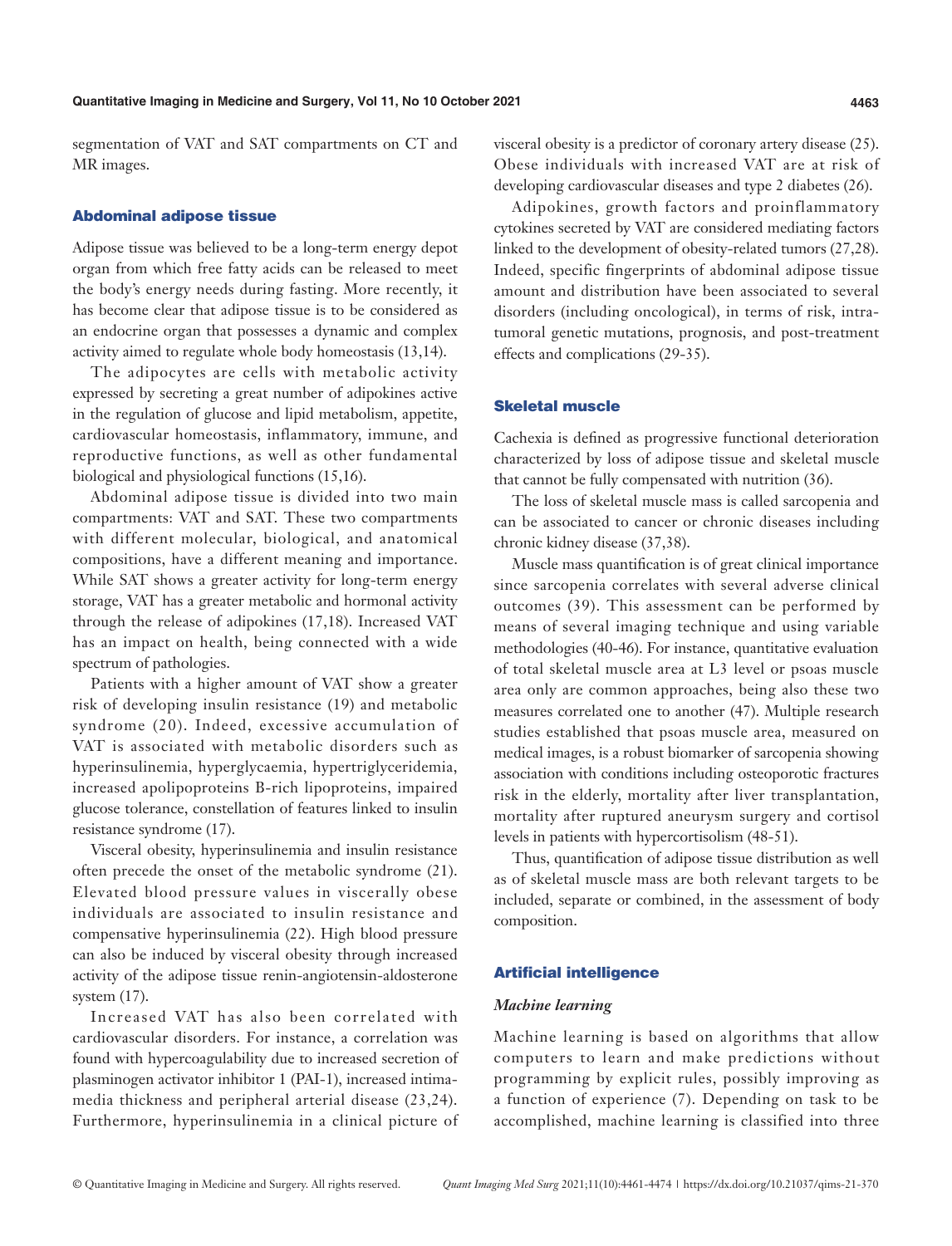

**Figure 2** Schematic structure of the three sub-categories of machine learning: supervised, unsupervised and reinforcement, according to the task to be accomplished.

categories: supervised, unsupervised and reinforcement learning (*Figure 2*) (7). Supervised machine learning is so called as it consists of training supervision, in which data labels are supplied to the algorithm. In this category of machine learning the expected outputs are usually labeled by human experts. The major function of the algorithm is to associate inputs to outputs.

In unsupervised machine learning no data labels are supplied to the algorithm. Machine learning aims to find the hidden structure in the data and separate them into clusters or groups.

In reinforcement machine learning, a certain task is performed by the computer program in a dynamic environment in which positive or negative reinforcement feedback is received. In this category, learning is provided by interactions with an environment without explicit instruction (52).

#### *Artificial neural networks*

ANNs are subset of automatic learning made up of statistical and mathematical models, inspired to biological nervous system processes information through a number of elements called neurons linked together by multiple

connections (i.e., nodes and edges) (7). This type of network is made up of "hidden layers" and an output layer, which in turn consists of neurons connected to all the other neurons of the layers (7). Learning in this type of network can be supervised, partially supervised, or unsupervised (7).

#### *Deep learning*

Deep learning is a subset of neural networks algorithms that contains several hidden (hence "deep") layers. These are algorithms seek to model high-level abstractions in the data. For instance, deep learning is typically applied for recognizing objects in images (*Figure 3*).

There are different deep learning models: there are 1D convolutional neural networks (CNNs) in popular deep learning framework (i.e., pytorch and tensorflow) and 2D or 3D models. These two different models are called fully connected neural network and CNNs respectively, being the latter the most commonly applied learning technique in the medical imaging field.

#### **Methods**

The literature research was performed on December 2020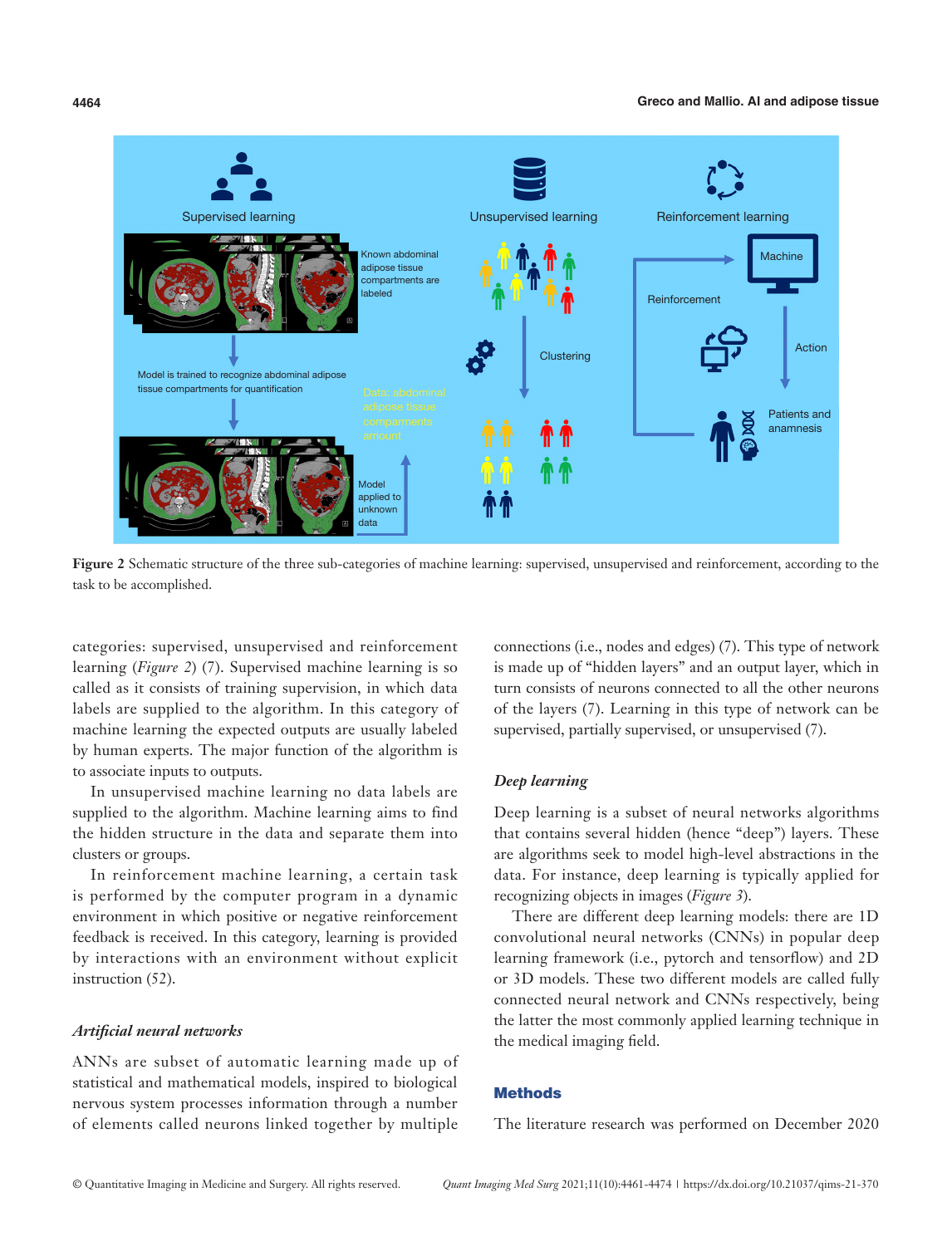

**Figure 3** Deep learning model architecture with neural network and multiple hidden layers. This model includes a complex system of neural networks capable of learning tasks without human training.



**Figure 4** Scheme to explain how Dice coefficient is calculated. The light red and light green circles highlight the concept of 2\*overlapped pixels (top row) divided by total number of pixels (bottom row).

using MEDLINE PubMed Central, taking into account only articles written in English and without limits of time span. Combinations of keywords for articles search were: "adipose tissue artificial intelligence", "adipose tissue deep learning" or "adipose tissue machine learning". Relevant articles related to abdominal adipose tissue and AI were selected also from the reference list of each identified article.

#### AI and abdominal adipose tissue

Mounting evidence in recent years evaluated the automated abdominal adipose tissue segmentation on CT and MRI scans by means of machine learning and deep learning algorithms. On this respect, the Dice Score is a common metric to assess the spatial overlap between the predicted label maps and the ground truth. It provides both size and localization consensus for any type of method, not only AI.

Dice coefficient is the most commonly used tool in order to validate AI-derived algorithms tailored to image segmentation (*Figure 4*) (53).

#### *Computed tomography*

Several papers investigated the impact of AI on the abdominal fat CT-based segmentation (*Table 1*).

Weston *et al.* proposed an automatic approach for abdominal segmentation using deep CNN (3). This deep learning model allowed to segment VAT, SAT, muscle, bone and abdominal organs, matching or even outperforming the accuracy reached by manual segmentation (3). Segmentation was performed at the level of L3 vertebra transverse processes (3). When comparing U-Net segmentation and semi-automatic segmentation, no significant differences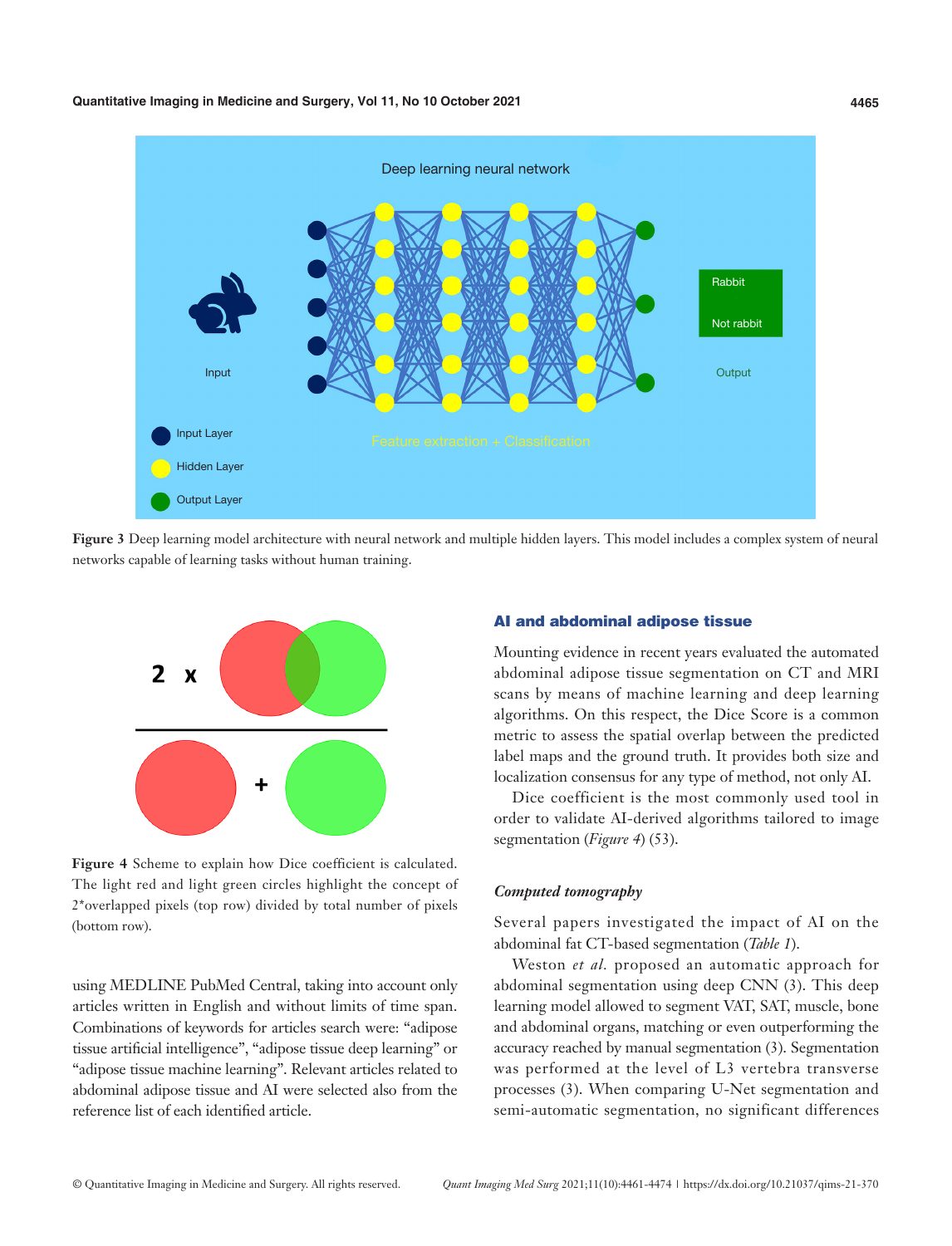| Authors                            | Al category                                               | Method                                     | Number<br>of patients level |                                                  | Segmentation VAT Dice scores<br>(mean $\pm$ standard deviation)        | <b>SAT Dice scores</b><br>(mean $\pm$ standard deviation)              |
|------------------------------------|-----------------------------------------------------------|--------------------------------------------|-----------------------------|--------------------------------------------------|------------------------------------------------------------------------|------------------------------------------------------------------------|
| Weston et al.<br>$(2019)$ $(3)$    | Deep learning<br>(supervised)                             | U-Net                                      | 2,369                       | <b>Transverse</b><br>processes of<br>the L3      |                                                                        | $0.98 + 0.05$                                                          |
| Nowak et al.<br>$(2020)$ $(54)$    | Deep learning<br>(supervised)                             | Deep19 model                               | 1,143                       | L3/L4                                            | $0.950 \pm 0.053$                                                      | $0.974 \pm 0.041$                                                      |
| Koitka et al.<br>$(2021)$ $(55)$   | Deep learning<br>(supervised)                             | U-Net 3D                                   | 50                          | Whole<br>abdomen                                 |                                                                        | 0.9953                                                                 |
| Park et al.<br>$(2020)$ $(56)$     | Deep learning<br>(supervised)                             | FCN-based<br>segmentation<br>system        | 946                         | limiting of L3                                   | Lower somatic 0.97 (for internal and<br>external datasets)             | 0.97 (for internal and<br>external datasets)                           |
| Dabiri et al.<br>$(2020)$ $(57)$   | Deep learning<br>(supervised)                             | U-Net                                      | 2,529                       | L <sub>3</sub>                                   | Dataset-2 (test set),<br>Dataset-2 (training set):<br>$98.6 + 4.31$    | Dataset-2 (test set),<br>Dataset-2 (training set):<br>98.94±3.96       |
|                                    |                                                           |                                            |                             |                                                  | Dataset-2 (test set),<br>Dataset-3 (training set):<br>$98.03 \pm 4.85$ | Dataset-2 (test set),<br>Dataset-3 (training set):<br>98.16±4.25       |
|                                    |                                                           |                                            |                             |                                                  | Dataset-3 (test set),<br>Dataset-2 (training set)<br>97.46±4.27        | Dataset-3 (test set),<br>Dataset-2 (training set):<br>98.85±1.04       |
|                                    |                                                           |                                            |                             |                                                  | Dataset-3 (test set),<br>Dataset-3 (training set):<br>97.92±3.90       | Dataset-3 (test set),<br>Dataset-3 (training set):<br>$99.16 \pm 0.91$ |
| Hemke et al.                       | Deep learning<br>(supervised)                             | U-Net                                      | 200                         | Immediately<br>cranial to the<br>acetabular roof | $\overline{\phantom{0}}$                                               | 500 (augmentation) 0.95                                                |
| $(2020)$ $(58)$                    |                                                           |                                            |                             |                                                  |                                                                        | 1,000 (augmentation) 0.97                                              |
|                                    |                                                           |                                            |                             |                                                  |                                                                        | 2,000 (augmentation) 0.96                                              |
|                                    |                                                           |                                            |                             |                                                  |                                                                        | 3,000 <sup>a</sup> (augmentation) 0.97                                 |
|                                    |                                                           |                                            |                             |                                                  |                                                                        | 4,000 (augmentation) 0.97                                              |
| Makrogiannis<br>et al. (2013) (59) | Machine learning Fuzzy C-Means; 168<br>(supervised)       | <b>GVF</b>                                 |                             | L3/L4                                            | $85.6 + 5.7$                                                           | $93.1 \pm 2.9$                                                         |
| Wang et al.<br>$(2019)$ $(60)$     | Deep learning-<br>machine learning<br>fusion (supervised) | SVM; DilaLab;<br><b>DilaLabPlus</b>        | 20                          | Whole<br>abdomen                                 | <b>DilaLab</b><br>$0.9278 \pm 0.0158$                                  | <b>DilaLabPlus</b><br>0.9808±0.0063                                    |
| Wang et al.<br>$(2017)$ $(61)$     | Deep learning<br>(supervised)                             | Selection-CNN; 40<br>Segmenta-<br>tion-CNN |                             | Whole<br>abdomen                                 | $0.9150\pm0.0624$                                                      | $0.9797 + 0.0145$                                                      |

**Table 1** Summary of CT comparative studies with proposed networks and results of abdominal VAT and SAT quantification

<sup>a</sup>, model with highest Dice scores for soft tissue classes used for final experiments. CT, computed tomography; CNN, convolutional neural network; FCN, fully convolutional network; GVF, gradient vector flow; SAT, subcutaneous adipose tissue; SVM, support vector machine; VAT, visceral adipose tissue.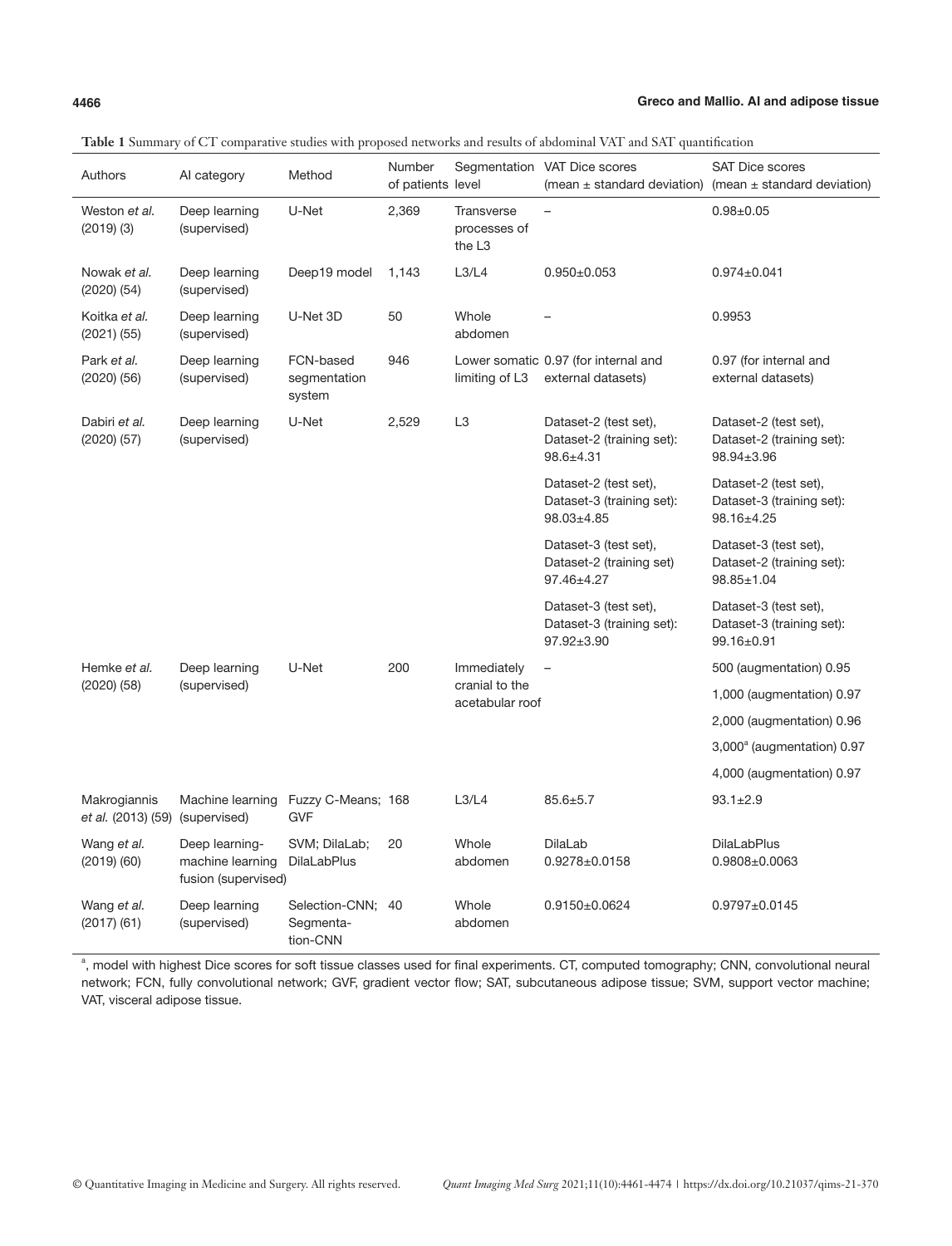in performance were found (3). VAT had a larger standard deviation than the other compartments (3). The VAT error was greater, indicating that this algorithm works well and demonstrating that this model is at least as accurate as manual segmentation, regardless patient weight (3). Moreover, model performance exceeded inter-observer agreement on the SAT (3).

Blanc-Durand *et al.* extracted measurements of VAT, SAT and muscular body mass from CT scan using a deep learning approach, in order to evaluate progression-free survival and overall survival in non-small cell lung cancer patients (62). A five-fold cross-validation was performed in a subset of 35 patients, subsequently the anthropometric data were normalized to the body surface area, to control the different morphologies of the patients (62).

Interestingly, VAT/SAT ratio normalized to the body surface area was shown to be an independent predictor of progression-free survival and overall survival in non-small cell lung cancer patients (62).

Nowak *et al.* evaluated the accuracy of the body segmentation of VAT, SAT and skeletal muscles using DeepMedic Open-Source CNN, obtaining extremely accurate results in all three body compartments. The analysis was performed on single slice images at the L3/L4 level. Of note, DeepMedic (i.e., deep learning) offers opensource free access to their code or their trained models ready for use in clinical research studies (54).

Koitka *et al.* developed a deep-learning solution using multi-resolutions U-Net 3D neural networks, a completely automatic and reproducible method for quantifying the volume of body tissue composition. They quantified abdominal cavity, bones, muscle, SAT, and thoracic cavity. Subsequently, the authors subclassified adipose tissue and muscle using Hounsfield unit (HU) thresholds.

One limitation of the study was the differentiation between VAT and adipose tissue within organs. Adipose tissue in the abdominal cavity, having all the same range of HU, was considered entirely as VAT including adipose tissue within organs which should be excluded from the statistics as, by definition, is not part of VAT (55).

Orlov *et al.* used supervised machine learning and lowlevel generic image descriptors to evaluate age-related change in adipose tissue, soft tissues (neither bone nor fat) and bone using CT in single slice image at L4 level, in order to assess effects of biological aging and to correlate these changes with metabolic and functional activity. Adipose tissue was shown to be a good aging indicator in both genders. The strongest aging indicator in males was the greater abdominal adipose tissue distribution, while adipose tissue in females was a close second to the fat distribution of the entire torso, presenting a more widespread distribution. Therefore, adipose tissue was found to be a stronger aging indicator in males, despite in this study the adipose tissue compartments, VAT and SAT, were not segmented separately (63).

Park *et al.* aimed to develop and validate a method of automatic segmentation of adipose and abdominal muscle tissues using a deep learning system, with segmentations at the level of the lower aspect of L3.

The ground truth data consisted of manually segmented maps of abdominal VAT, abdominal SAT, and abdominal muscle tissue. This system, based on fully convolutional network (FCN)-based segmentation, showed good performance and high accuracy in recognizing and quantitatively analyze these tissues (56).

Another deep learning method for the automatic segmentation of VAT, SAT, abdominal muscle and intermuscular adipose tissue was proposed by Dabiri *et al.* Segmentations were performed on a single slice at L3 level. Three datasets of patients with different types of cancer were used for networks training and validation.

The middle L3 slice was detected by CT scan volume and subsequently sent to the five-class segmentation network (skeletal muscle, SAT, VAT, intermuscular adipose tissue and background). This multi-label segmentation network was created to refine U-Net and FCN to take advantage of both networks and limit the disadvantages. The inputs to this network consist of the L3 axial images, while the targets consist of the corresponding masks of the skeletal muscle, VAT, SAT and intermuscular adipose tissue regions.

The authors suggested that localization and segmentation network showed potential for fully automated VAT, SAT, abdominal muscle and analysis with high accuracy (57).

Hemke *et al.* developed a deep CNN for the automatic segmentation of body composition (i.e., VAT, SAT, intermuscular adipose tissue, bone and mixed intra-pelvic content) in the pelvic area, precisely at the supra-acetabular level. This model was trained for 50 epochs using the U-Net architecture. The results showed, once again, accurate automated segmentation for pelvic body composition (58).

Makrogiannis *et al.* used a machine learning method integrating spatial information, intensity and texture for VAT and SAT quantification, allowing for identification and removal of food residues, showing very good accuracy and generalization capacity (59).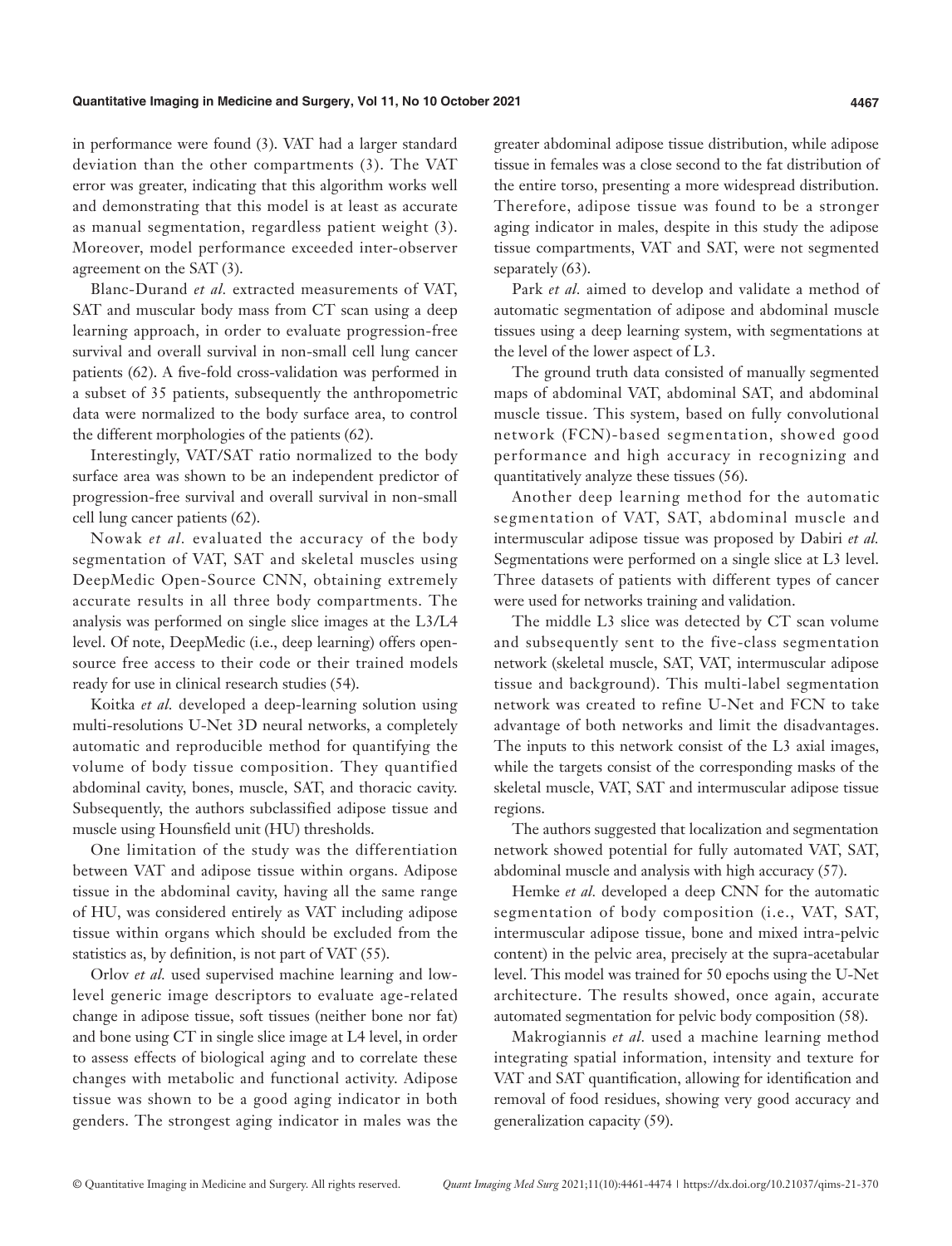Wang *et al.* provided a novel three-level machine learning technique for the automatic quantification of VAT and SAT. In particular, a Support Vector Machine classifier configured to group abdominal CT images was applied. Consequently, a CNN-based pyramidal dilation network (DilaLab) was used to address the complex internal distribution problems of the nonabdominal internal adipose tissue of the VAT segmentation. Finally, DilaLabPlus network (i.e., the first dilated convolution layer from DilaLab and plus a decoder module) was used for the quantification of the SAT. This method demonstrated improvement in the feasibility and reliability of the automatic quantification of VAT and SAT (60).

Moreover, Wang *et al.* used a deep learning CNN based computer-aided detection scheme for abdominal VAT and SAT quantification. This scheme was based on a two-step process: abdominal CT slices selection and VAT and SAT areas segmentation. This methodology allowed to process CT volumetric data with high concordance and accuracy as compared to manual segmentation (61).

Finally, Pickhardt *et al.* used a deep learning approach for quantification of VAT and SAT at L1 level in patients with metabolic syndrome. Fully automated quantitative tissue measures of VAT and SAT, combined with other data (i.e., muscle and liver) obtained from abdominal CT scans, allowed to identify patients at risk for metabolic syndrome (64).

Taken together, available data about abdominal fat segmentation on CT images suggest that AI is a powerful and reliable tool to quickly quantify VAT and SAT.

#### *Magnetic resonance imaging*

The impact of AI to improve the process of abdominal fat quantitative analysis has been recently assessed on research studies based on MR images (*Table 2*).

Konigorski *et al.* used a fully automated approach for the segmentation of the VAT, SAT and for adipose tissue located in the coronary compartment. This system mirrored results of manual segmentation and was reproducible. The quantity of adipose tissue compartments was then correlated with gene expression in SAT and concentration of adipokines. The major result was a correlation between plasma levels of leptin and the amount of adipose tissue, in particular of SAT (69).

Langner *et al.* used two different neural networks architectures (i.e., U-Net and V-Net) for automatic segmentation of VAT and SAT, in multicenter water-fat scans of the abdomen. U-Net showed a higher performance

than V-Net, enabling reliable automatic segmentation of VAT and SAT. Furthermore, with a standardized imaging protocol, this method could be proposed for multi-centric studies including a large number of subjects from different geographic places (65).

Küstner *et al.* quantified the different compartments of adipose tissue from whole-body MRI, using a 3D densely connected CNN (DCNet) that was compared to a similar 3D U-Net segmentation effectively testing for parameters including precision, sensitivity, specificity and accuracy. The proposed DCNet allowed to perform segmentation of adipose tissue in 3D whole body MRI data sets and was proposed as generalizable for different epidemiological cohort studies (66).

Estrada *et al.* introduced a new deep learning method that allows for fast and accurate automatic segmentation of VAT and SAT on Dixon MRI scans (FatSegNet). Three phases make up FatSegNet: localization of the abdominal region through two 2D Competitive Dense Fully Convolutional Networks (CDFNet), segmentation of adipose tissue on three views by independent CDFNets, and view aggregation. CDFNet showed greater accuracy and robustness than traditional deep learning networks. FatSegNet was reported as a reliable tool to perform volumetric segmentation of VAT and SAT on 3D Dixon MRI scan (67).

Shen *et al.* proposed a machine learning-deep learning fusion method for the segmentation of VAT and SAT, based on iterative decomposition of water and fat with echo asymmetry and least square estimation-iron quantification (IDEAL-IQ) technology. This method, which showed high reliability, comprised two main phases: first, a deep network segmented the boundaries of SAT and the contour of the peritoneal cavity; second, the assumption-free method K-means ++ with a Markov chain Monte Carlo (AFK-MC2) clustering was used for VAT quantification (68).

Masoudi *et al.* developed an innovative algorithm for the automatic quantification of adipose tissue on MR images, based on deep learning techniques, through cross modality adaptation. Specifically, a cycle generative adversarial network (C-GAN) was used to transform the MR scans into their equivalent synthetic CT (s-CT) images. On these images, the segmentation of adipose tissue is easier due to the descriptive nature of HU for CT images (1).

Finally, Rawshani *et al.* used a machine learning approach to quantify VAT and SAT, on T1 weighted axial images, as potential predictors of cardio-metabolic risk in non-obese male subjects. VAT was found to be a strong predictor of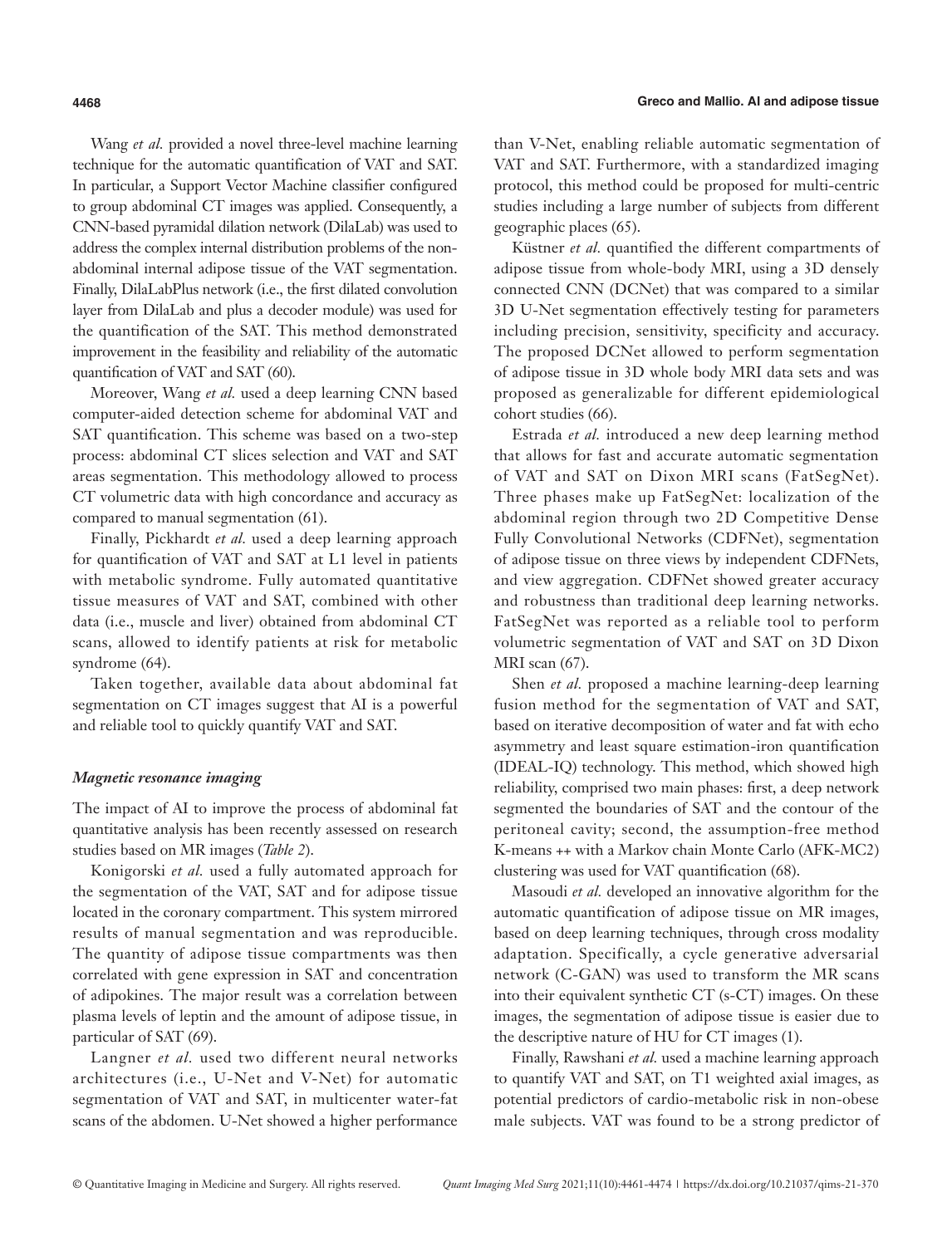### **Quantitative Imaging in Medicine and Surgery, Vol 11, No 10 October 2021 4469**

| Authors                          | AI category                                                            | Method          | Number of<br>patients        | Sequences                                                                       | Segmentation level                                                                                                                     | <b>VAT Dice scores</b><br>(mean $\pm$ standard<br>deviation)                           | <b>SAT Dice scores</b><br>(mean $\pm$ standard<br>deviation)                           |
|----------------------------------|------------------------------------------------------------------------|-----------------|------------------------------|---------------------------------------------------------------------------------|----------------------------------------------------------------------------------------------------------------------------------------|----------------------------------------------------------------------------------------|----------------------------------------------------------------------------------------|
| Langner<br>et al. (2019)<br>(65) | Deep learning<br>(supervised)                                          | U-Net:<br>V-Net | 10; Study<br>BetaJudo:<br>10 | Study Tellus: Study Tellus:<br>mDixon Quant;<br>Study BetaJudo:<br>mDixon Quant | $L3-L4$                                                                                                                                | U-Net: Study<br>Tellus,<br>$0.988 \pm 0.007;$<br>Study BetaJudo,<br>$0.970 \pm 0.010$  | U-Net: Study<br>Tellus,<br>$0.992 \pm 0.003$ ;<br>Study BetaJudo,<br>$0.987 + 0.004$   |
|                                  |                                                                        |                 |                              |                                                                                 |                                                                                                                                        | V-Net: Study<br>Tellus,<br>$0.982 \pm 0.009$ ;<br>Study BetaJudo,<br>$0.916 \pm 0.059$ | V-Net: Study<br>Tellus,<br>$0.987 \pm 0.004$ ;<br>Study BetaJudo,<br>$0.978 \pm 0.012$ |
| Küstner<br>et al. (2020)<br>(66) | Deep learning<br>(semisupervised)                                      | <b>DCNet</b>    | 300                          | Dixon                                                                           | Whole body                                                                                                                             | $0.92 \pm 0.02$                                                                        | TUEF/DZD (1.5T): TUEF/DZD (1.5T):<br>$0.98 + 0.02$                                     |
|                                  |                                                                        |                 |                              |                                                                                 |                                                                                                                                        | $0.86 \pm 0.06$                                                                        | TUEF/DZD (3.0T): TUEF/DZD (3.0T):<br>$0.94 \pm 0.03$                                   |
|                                  |                                                                        |                 |                              |                                                                                 |                                                                                                                                        | NAKO (3.0T):<br>$0.89 + 0.05$                                                          | NAKO (3.0T):<br>$0.95 + 0.05$                                                          |
| Estrada<br>et al. (2019)<br>(67) | Deep learning<br>(supervised)                                          | FatSegNet 587   |                              | Dixon                                                                           | Abdominal region:<br>from inferior somatic<br>margin of twelfth<br>thoracic vertebra (Th12)<br>to the inferior somatic<br>margin of L5 | Axial: 0.826                                                                           | Axial: 0.970                                                                           |
|                                  |                                                                        |                 |                              |                                                                                 | Thoracic region: all<br>above the inferior<br>somatic margin of Th12                                                                   | Coronal: 0.826                                                                         | Coronal: 0.966                                                                         |
|                                  |                                                                        |                 |                              |                                                                                 | Pelvic region: everything Sagittal: 0.824<br>below the lower somatic<br>margin of L5                                                   |                                                                                        | Sagittal: 0.966                                                                        |
|                                  |                                                                        |                 |                              |                                                                                 |                                                                                                                                        | 0.850                                                                                  | View aggregation: View aggregation:<br>0.975                                           |
| Shen et al.<br>$(2019)$ $(68)$   | Deep learning<br>(supervised and<br>unsupervised)                      | U-Net           | 75                           | <b>IDEAL-IQ</b>                                                                 | Not specified                                                                                                                          | 0.96; 0.97 based<br>on AFK-MC <sup>2</sup>                                             | 0.96                                                                                   |
| $(2020)$ $(1)$                   | Masoudi et al. Deep learning<br>(supervised and U-Net<br>unsupervised) | C-GAN;          | 165                          | Fat saturated<br>T1-weighted                                                    | Whole abdomen                                                                                                                          | 0.9433                                                                                 | 0.9746                                                                                 |

**Table 2** Summary of MR comparative studies with proposed networks and results of abdominal VAT and SAT quantification

MR, magnetic resonance imaging; DZD, German Center for Diabetes Research database; NAKO, German National Cohort database; AFK-MC<sup>2</sup>, Markov chain Monte Carlo; SAT, subcutaneous adipose tissue; TUEF, Tuebingen Family Study database; VAT, visceral adipose tissue.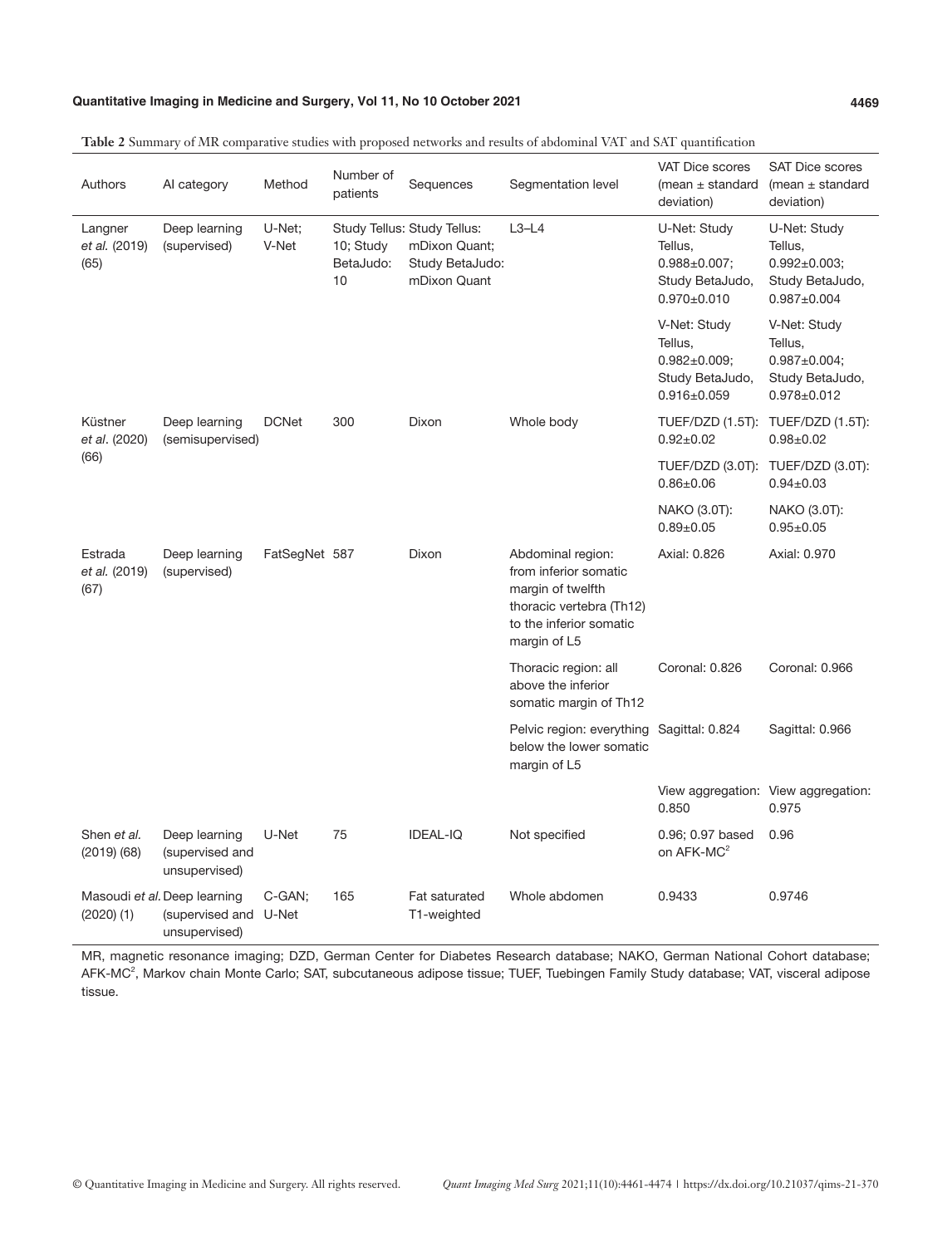ectopic fat accumulation in the liver and heart (70).

Research studies aimed to quantitatively analyze abdominal fat on MR images, suggest that AI is a promising, robust and reliable innovation, although less explored than applications on CT images up to date.

## Impact of AI for body composition analysis in obesity

Several CT and MRI studies of the abdomen are acquired on a daily basis worldwide. These studies, that are mainly carried out for different purposes, contain important "hidden" information that are overlooked and not taken into account in most of the cases.

Work overload is one of the major constraints that hinder a systematic quantitative analysis of body composition. AI holds the potential to solve this issue and possibly enables body composition analysis, including abdominal fat compartments, with quantitative data to be included in all radiological reports. This solution is potentially able to improve the current standard of care with minimal additional cost to the healthcare system and almost no additional workload to physicians.

Various approaches with different AI algorithms have been proposed for the segmentation of abdominal fat compartments. The proposed algorithms, for both CT and MR, allow fast segmentation with accuracy similar or even higher with respect to manual segmentation, making the solutions applicable to clinical practice with a possible positive impact on patient's health. Moreover, AI is able to provide a rapid whole abdomen assessment which can be more accurate and less variable with respect to single-slice approach for segmentation of VAT and SAT, especially in order to follow-up patients undergoing weight changes (71).

Since individual body components are related to cardio-metabolic risks, the value of assessing VAT and SAT is not the only factor to be taken into account in risk assessment. Indeed, ectopic fat also can have a great impact on metabolism and inflammation. On this respect, AIderived algorithms to assess ectopic fat in the liver and the pancreas can also be of importance for cardio-metabolic risk assessment.

A meta-analysis evaluating AI-assisted models for analysis of liver fibrosis and steatosis, reported only two studies on AI-assisted diagnosis of non-alcoholic fatty liver disease (NAFLD), with liver biopsy as gold standard (72-74). These two studies used ANN and CNN as AI models, on mixed and obese populations for calculating the amount of fat in the liver through the use of ultrasound, respectively (73,74).

Although these two studies have shown high sensitivity and specificity, the method used for data acquisition does not allow for a correct quantification of VAT and SAT.

To the best of our knowledge, AI-derived algorithms for quantification of ectopic fat in the pancreas through imaging were never explored up to date.

"Functional body composition" is a new concept of body composition, integrating body components with regulatory systems. Adipose tissue and skeletal muscle mass are both determinants of energy consumption at rest. Imbalance between body components and function is linked to metabolic imbalance occurring in response to weight changes and variable diseases (75). Furthermore, the ratio between trunk SAT and VAT and the ratio of VAT (or SAT) and skeletal muscle mass (i.e., the so-called load-capacity model) it should be considered due to cardio-metabolic impact (76).

#### *Future developments*

There is no doubt that the use of AI solutions geared to the quantification of body composition will increase progressively over the next few years. In terms of cardiometabolic risk assessment, it would be important to develop AI-derived algorithms that allow for quantification of fat in the liver and the pancreas together with analysis of functional body composition. In the context of precision medicine, future studied will validate AI algorithms geared to quantitative assessment of body tissues composition on CT and MR images, to obtain impactful information in terms of risk assessment, patient-tailored pre- and posttreatment evaluation, and longitudinal follow-up, for multiple diseases including cardio-vascular and oncological.

### **Conclusions**

AI is quickly emerging as breakthrough innovation for abdominal fat quantitative analysis on CT and MR images, which in most of the cases are acquired for other purposes. Progressively improving algorithms hold the potential to extract quantitative data from existing images, allowing physicians to obtain important information with minimal additional cost to the healthcare system and almost no additional workload to physicians.

This information can have an impact on several diseases, including cardiovascular and oncologic, in terms of risk, pathogenesis, clinical outcomes, response to treatments, and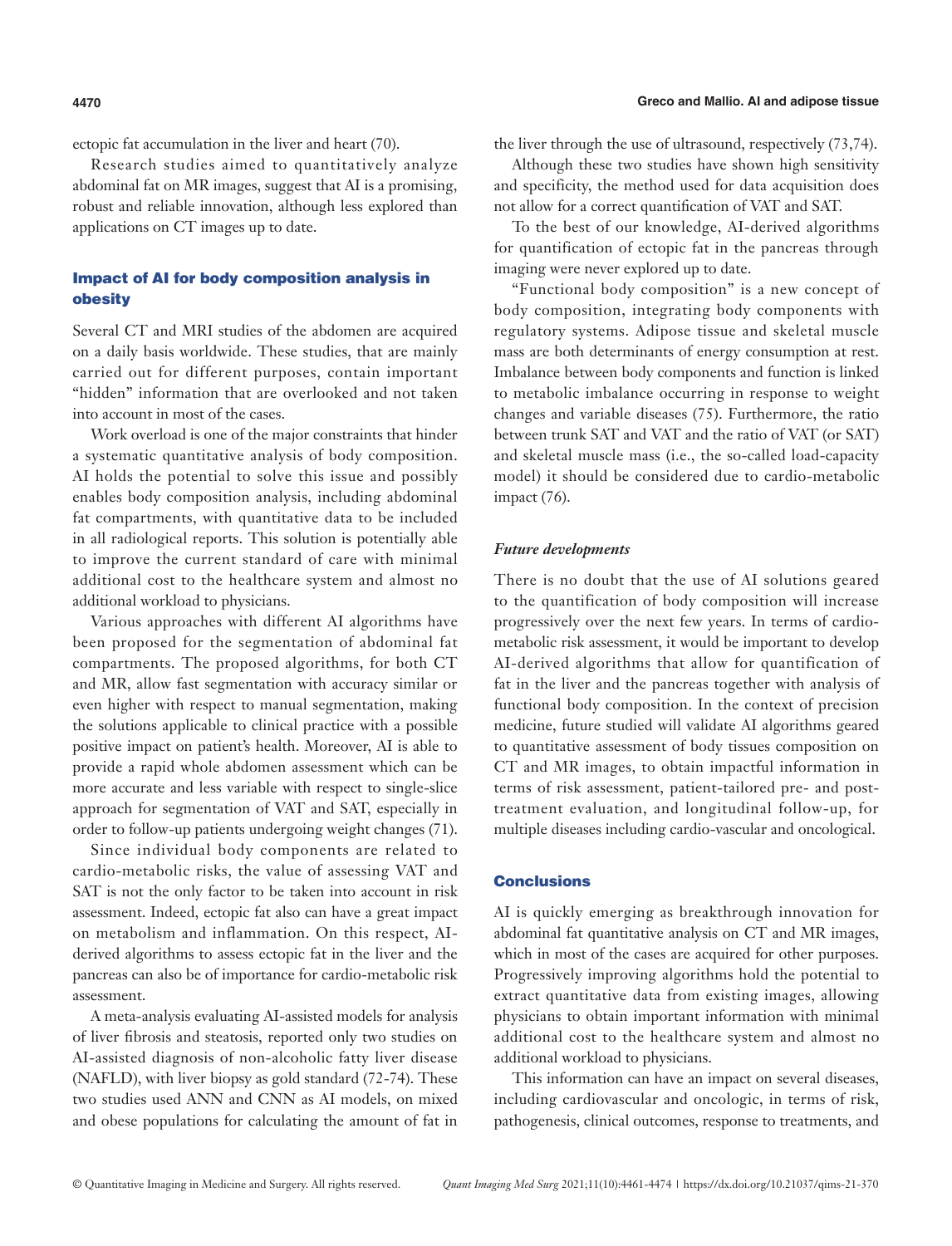#### **Quantitative Imaging in Medicine and Surgery, Vol 11, No 10 October 2021 4471**

complications, possibly improving the current standard of care.

#### Acknowledgments

*Funding:* None.

### **Footnote**

*Conflicts of Interest:* Both authors have completed the ICMJE uniform disclosure form (available at [https://dx.doi.](https://dx.doi.org/10.21037/qims-21-370) [org/10.21037/qims-21-370](https://dx.doi.org/10.21037/qims-21-370)). The authors have no conflicts of interest to declare.

*Ethical Statement:* The authors are accountable for all aspects of the work in ensuring that questions related to the accuracy or integrity of any part of the work are appropriately investigated and resolved.

*Open Access Statement:* This is an Open Access article distributed in accordance with the Creative Commons Attribution-NonCommercial-NoDerivs 4.0 International License (CC BY-NC-ND 4.0), which permits the noncommercial replication and distribution of the article with the strict proviso that no changes or edits are made and the original work is properly cited (including links to both the formal publication through the relevant DOI and the license). See: [https://creativecommons.org/licenses/by-nc-nd/4.0/.](https://creativecommons.org/licenses/by-nc-nd/4.0/)

#### **References**

- 1. Masoudi S, Anwar SM, Harmon SA, Choyke PL, Turkbey B, Bagci U. Adipose Tissue Segmentation in Unlabeled Abdomen MRI using Cross Modality Domain Adaptation. Annu Int Conf IEEE Eng Med Biol Soc 2020;2020:1624-8.
- 2. Seabolt LA, Welch EB, Silver HJ. Imaging methods for analyzing body composition in human obesity and cardiometabolic disease. Ann N Y Acad Sci 2015;1353:41-59.
- 3. Weston AD, Korfiatis P, Kline TL, Philbrick KA, Kostandy P, Sakinis T, Sugimoto M, Takahashi N, Erickson BJ. Automated Abdominal Segmentation of CT Scans for Body Composition Analysis Using Deep Learning. Radiology 2019;290:669-79.
- 4. Noumura Y, Kamishima T, Sutherland K, Nishimura H. Visceral adipose tissue area measurement at a single level: can it represent visceral adipose tissue volume? Br J Radiol

2017;90:20170253.

- 5. Kullberg J, Ahlström H, Johansson L, Frimmel H. Automated and reproducible segmentation of visceral and subcutaneous adipose tissue from abdominal MRI. Int J Obes (Lond) 2007;31:1806-17.
- 6. Borga M, Thomas EL, Romu T, Rosander J, Fitzpatrick J, Leinhard OD, Bell JD. Validation of a fast method for quantification of intra-abdominal and subcutaneous adipose tissue for large-scale human studies. NMR Biomed 2015;28:1747-53.
- 7. Choy G, Khalizadeh O, Michalski M, Do S, Samir AE, Pianykh OS, Geis JR, Pandharipande PV, Brink JA, Dreyer KJ. Current Applications and Future Impact of Machine Learning in Radiology. Radiology 2018;288:318-28.
- 8. Wang S, Summers RM. Machine learning and radiology. Med Image Anal 2012;16:933-51.
- 9. LeCun Y, Bengio Y, Hinton G. Deep learning. Nature 2015;521:436-44.
- 10. Quattrocchi CC, Mallio CA, Presti G, Beomonte Zobel B, Cardinale J, Iozzino M, Della Sala SW. The challenge of COVID-19 low disease prevalence for artificial intelligence models: report of 1,610 patients. Quant Imaging Med Surg 2020;10:1891-3.
- 11. Mallio CA, Quattrocchi CC, Beomonte Zobel B, Parizel PM. Artificial intelligence, chest radiographs, and radiology trainees: a powerful combination to enhance the future of radiologists? Quant Imaging Med Surg 2021;11:2204-7.
- 12. Mallio CA, Napolitano A, Castiello G, Giordano FM, D'Alessio P, Iozzino M, Sun Y, Angeletti S, Russano M, Santini D, Tonini G, Beomonte Zobel B, Vincenzi B, Quattrocchi CC. Deep Learning Algorithm Trained with COVID-19 Pneumonia Also Identifies Immune Checkpoint Inhibitor Therapy-Related Pneumonitis. Cancers (Basel) 2021;13:652.
- 13. Galic S, Oakhill JS, Steinberg GR. Adipose tissue as an endocrine organ. Mol Cell Endocrinol 2010;316:129-39.
- 14. Scherer PE. Adipose tissue: from lipid storage compartment to endocrine organ. Diabetes 2006;55:1537-45.
- 15. Frühbeck G, Gómez-Ambrosi J. Control of body weight: a physiologic and transgenic perspective. Diabetologia 2003;46:143-72.
- 16. Rodríguez A, Ezquerro S, Méndez-Gimenez L, Becerril S, Frühbeck G. Revisiting the adipocyte: a model for integration of cytokine signaling in the regulation of energy metabolism. Am J Physiol Endocrinol Metab 2015;309:E691-714.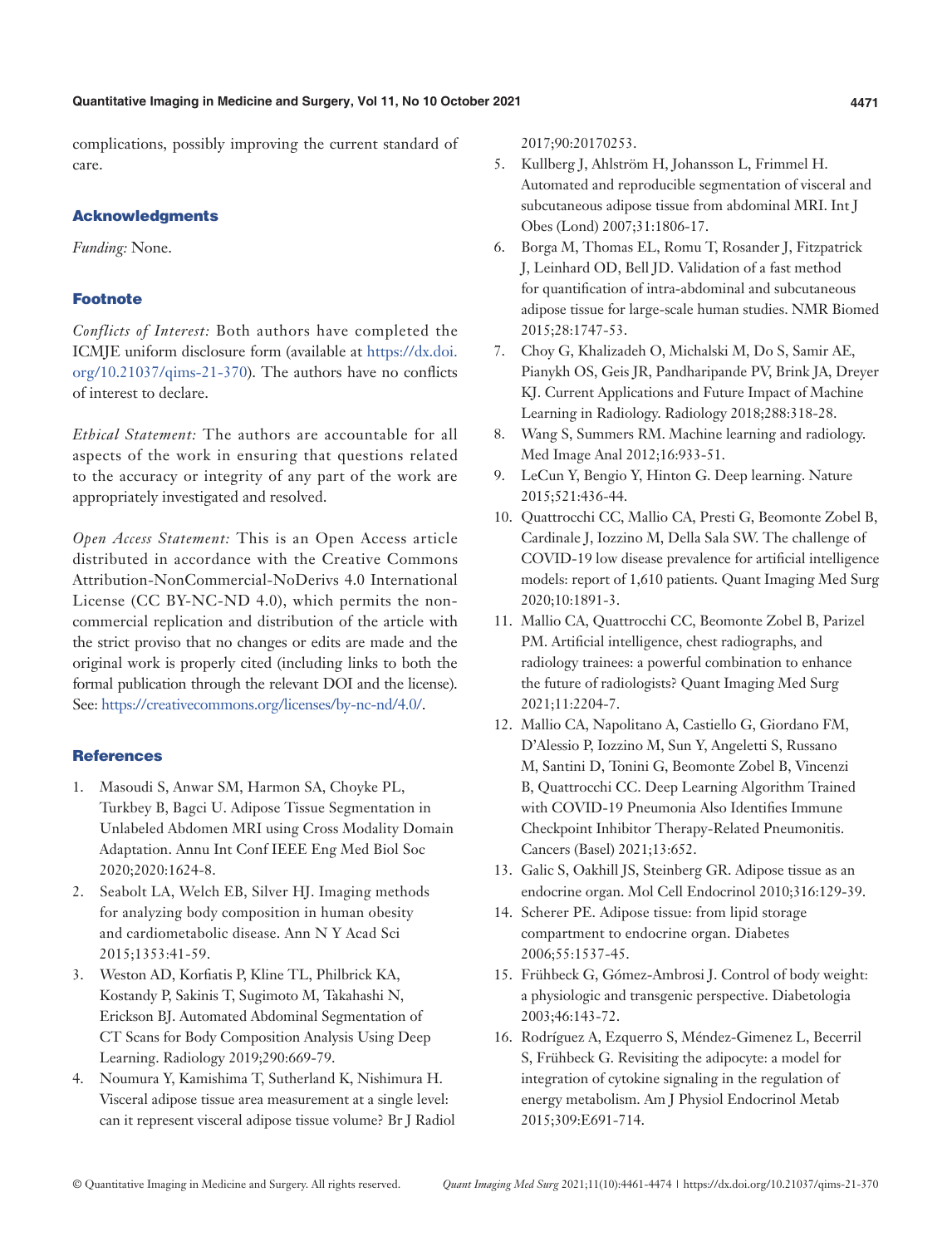#### **4472 Greco and Mallio. AI and adipose tissue**

- 17. Ibrahim MM. Subcutaneous and visceral adipose tissue: structural and functional differences. Obes Rev 2010;11:11-8.
- 18. Fox CS, Massaro JM, Hoffmann U, Pou KM, Maurovich-Horvat P, Liu CY, Vasan RS, Murabito JM, Meigs JB, Cupples LA, D'Agostino RB Sr, O'Donnell CJ. Abdominal visceral and subcutaneous adipose tissue compartments: association with metabolic risk factors in the Framingham Heart Study. Circulation 2007;116:39-48.
- 19. Kissebah AH, Vydelingum N, Murray R, Evans DJ, Hartz AJ, Kalkhoff RK, Adams PW. Relation of body fat distribution to metabolic complications of obesity. J Clin Endocrinol Metab 1982;54:254-60.
- 20. Després JP, Moorjani S, Lupien PJ, Tremblay A, Nadeau A, Bouchard C. Regional distribution of body fat, plasma lipoproteins, and cardiovascular disease. Arteriosclerosis 1990;10:497-511.
- 21. Lemieux S, Despres SP. Metabolic complications of visceral obesity: contribution to the etiology of life of type 2 diabetes and implications for prevention and treatment. Diabete Metab 1994;20:375-93.
- 22. Sharma AM, Engeli S, Pischon T. New developments in mechansims of obesity-induced hypertension: role of adipose tissue. Curr Hypertens Rep 2001;3:152-6.
- 23. Harris MM, Stevens J, Thomas N, Schreiner P, Folsom AR. Association of fat distribution and obesity with hypertension in a bi-ethnic population: the ARIC study. Atherosclerosis Risk in Communities Study. Obes Res 2000;8:516-24.
- 24. Planas A, Clará A, Pou JM, Vidal-Barraquer F, Gasol A, de Moner A, Contreras C, Marrugat J. Relationship of obesity distribution to peripheral arterial occlusive disease in elderly men. Int J Obes Relat Metab Disord 2001;25:1068-70.
- 25. Fontbonne A, Charles MA, Thibult N, Richard JL, Claude JR, Warnet JM, Rosselin GE, Eschwège E. Hyperinsulinaemia as a predictor of coronary heart disease mortality in a healthy population: the Paris Prospective Study, 15-year follow-up. Diabetologia 1991;34:356-61.
- 26. McFarlane SI, Banerji M, Sowers JR. Insulin resistance and cardiovascular disease. J Clin Endocrinol Metab 2001;86:713-8.
- 27. Després JP, Lemieux I. Abdominal obesity and metabolic syndrome. Nature 2006;444:881-7.
- 28. Zhang HP, Zou J, Xu ZQ, Ruan J, Yang SD, Yin Y, Mu HJ. Association of leptin, visfatin, apelin, resistin and adiponectin with clear cell renal cell carcinoma. Oncol Lett 2017;13:463-8.
- 29. Seguro LPC, Paupitz JA, Caparbo VF, Bonfa E, Pereira RMR. Increased visceral adipose tissue and altered adiposity fistribution in premenopausal lupus patients: correlation with cardiovascular risk factors. Lupus 2018;27:1001-6.
- 30. Greco F, Cirimele V, Mallio CA, Beomonte Zobel B, Grasso RF. Increased visceral adipose tissue in male patients with clear cell renal cell carcinoma. Clin Cancer Investig J 2018;7:132-6.
- 31. Greco F, Mallio CA, Grippo R, Messina L, Vallese S, Rabitti C, Quarta LG, Grasso RF, Beomonte Zobel B. Increased visceral adipose tissue in male patients with non-clear cell renal cell carcinoma. Radiol Med 2020;125:538-43.
- 32. Greco F, Quarta LG, Grasso RF, Beomonte Zobel B, Mallio CA. Increased visceral adipose tissue in clear cell renal cell carcinoma with and without peritumoral collateral vessels. Br J Radiol 2020;93:20200334.
- 33. Greco F, Mallio CA, Cirimele V, Grasso RF, Beomonte Zobel B. Subcutaneous adipose tissue as a biomarker of pancreatic cancer: A pilot study in male patients. Clin Cancer Investig J 2019;8:10-9.
- 34. Mallio CA, Greco F, Pacella G, Schena E, Beomonte Zobel B. Gender-based differences of abdominal adipose tissue distribution in non-small cell lung cancer patients. Shanghai Chest 2018;2:20.
- 35. Greco F, Mallio CA. Relationship Between Visceral Adipose Tissue and Genetic Mutations (VHL and KDM5C) in Clear Cell Renal Cell Carcinoma. Radiol Med 2021;126:645-51.
- 36. Tisdale MJ. Mechanisms of cancer cachexia. Physiol Rev 2009;89:381-410.
- 37. Martin L, Birdsell L, Macdonald N, Reiman T, Clandinin MT, McCargar LJ, Murphy R, Ghosh S, Sawyer MB, Baracos VE. Cancer cachexia in the age of obesity: skeletal muscle depletion is a powerful prognostic factor, independent of body mass index. J Clin Oncol 2013;31:1539-47.
- 38. Sabatino A, D'Alessandro C, Regolisti G, di Mario F, Guglielmi G, Bazzocchi A, Fiaccadori E. Muscle mass assessment in renal disease: the role of imaging techniques. Quant Imaging Med Surg 2020;10:1672-86.
- 39. Guglielmi G, Bazzocchi A. Body composition imaging. Quant Imaging Med Surg 2020;10:1576-9.
- 40. Guerri S, Mercatelli D, Aparisi Gómez MP, Napoli A, Battista G, Guglielmi G, Bazzocchi A. Quantitative imaging techniques for the assessment of osteoporosis and sarcopenia. Quant Imaging Med Surg 2018;8:60-85.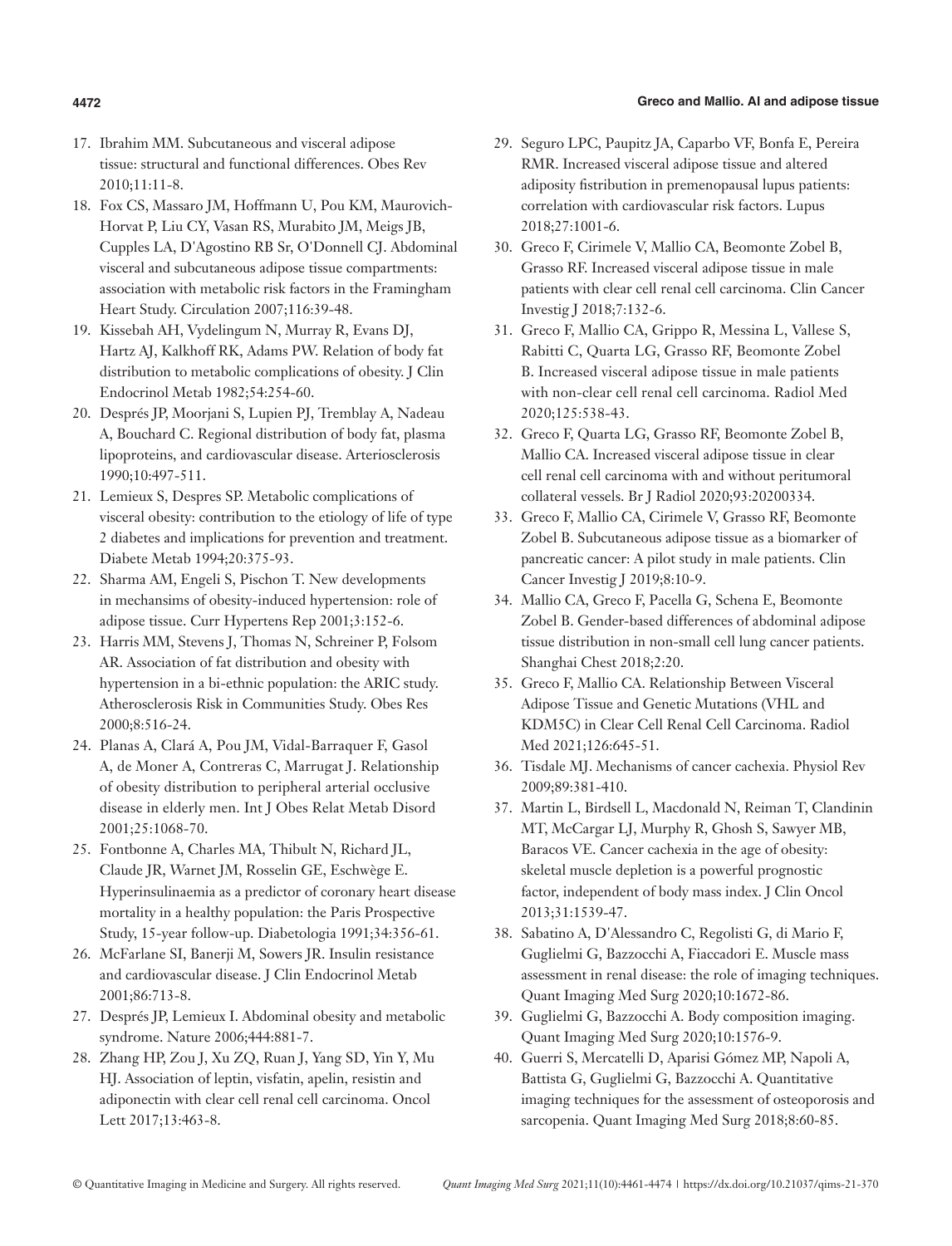#### **Quantitative Imaging in Medicine and Surgery, Vol 11, No 10 October 2021 4473**

- 41. Giraudo C, Cavaliere A, Lupi A, Guglielmi G, Quaia E. Established paths and new avenues: a review of the main radiological techniques for investigating sarcopenia. Quant Imaging Med Surg 2020;10:1602-13.
- 42. Messina C, Albano D, Gitto S, Tofanelli L, Bazzocchi A, Ulivieri FM, Guglielmi G, Sconfienza LM. Body composition with dual energy X-ray absorptiometry: from basics to new tools. Quant Imaging Med Surg 2020;10:1687-98.
- 43. Ponti F, De Cinque A, Fazio N, Napoli A, Guglielmi G, Bazzocchi A. Ultrasound imaging, a stethoscope for body composition assessment. Quant Imaging Med Surg 2020;10:1699-722.
- 44. Cornacchia S, La Tegola L, Maldera A, Pierpaoli E, Tupputi U, Ricatti G, Eusebi L, Salerno S, Guglielmi G. Radiation protection in non-ionizing and ionizing body composition assessment procedures. Quant Imaging Med Surg 2020;10:1723-38.
- 45. Huber FA, Del Grande F, Rizzo S, Guglielmi G, Guggenberger R. MRI in the assessment of adipose tissues and muscle composition: how to use it. Quant Imaging Med Surg 2020;10:1636-49.
- 46. Ponti F, Soverini V, Plazzi A, Aparisi Gómez MP, Mercatelli D, Guglielmi G, Battista G, Marchesini G, Bazzocchi A. DXA-assessed changes in body composition in obese women following two different weight loss programs. Nutrition 2018;46:13-9.
- 47. Hamaguchi Y, Kaido T, Okumura S, Kobayashi A, Hammad A, Tamai Y, Inagaki N, Uemoto S. Proposal for new diagnostic criteria for low skeletal muscle mass based on computed tomography imaging in Asian adults. Nutrition 2016;32:1200-5.
- 48. Sheu Y, Marshall LM, Holton KF, Caserotti P, Boudreau RM, Strotmeyer ES, Cawthon PM, Cauley JA. Abdominal body composition measured by quantitative computed tomography and risk of non-spine fractures: the Osteoporotic Fractures in Men (MrOS) Study. Osteoporos Int 2013;24:2231-41.
- 49. Englesbe MJ, Patel SP, He K, Lynch RJ, Schaubel DE, Harbaugh C, Holcombe SA, Wang SC, Segev DL, Sonnenday CJ. Sarcopenia and mortality after liver transplantation. J Am Coll Surg 2010;211:271-8.
- 50. Lee JS, He K, Harbaugh CM, Schaubel DE, Sonnenday CJ, Wang SC, Englesbe MJ, Eliason JL, Michigan Analytic Morphomics group (MAMG). Frailty, core muscle size, and mortality in patients undergoing open abdominal aortic aneurysm repair. J Vasc Surg 2011;53:912-7.
- 51. Miller BS, Ignatoski KM, Daignault S, Lindland C,

Gauger PG, Doherty GM, Wang SC, University of Michigan Analytical Morphomics group. A quantitative tool to assess degree of sarcopenia objectively in patients with hypercortisolism. Surgery 2011;150:1178-85.

- 52. Mohri M, Rostamizadeh A, Talwalkar A. Foundations of machine learning. Cambridge, Massachusetts: MIT Press, 2012.
- 53. Yao AD, Cheng DL, Pan I, Kitamura F. Deep Learning in Neuroradiology: A Systematic Review of Current Algorithms and Approaches for the New Wave of Imaging Technology. Radiol Artif Intell 2020;2:e190026.
- 54. Nowak S, Faron A, Luetkens JA, Geißler HL, Praktiknjo M, Block W, Thomas D, Sprinkart AM. Fully Automated Segmentation of Connective Tissue Compartments for CT-Based Body Composition Analysis: A Deep Learning Approach. Invest Radiol 2020;55:357-66.
- 55. Koitka S, Kroll L, Malamutmann E, Oezcelik A, Nensa F. Fully automated body composition analysis in routine CT imaging using 3D semantic segmentation convolutional neural networks. Eur Radiol 2021;31:1795-804.
- 56. Park HJ, Shin Y, Park J, Kim H, Lee IS, Seo DW, Huh J, Lee TY, Park T, Lee J, Kim KW. Development and Validation of a Deep Learning System for Segmentation of Abdominal Muscle and Fat on Computed Tomography. Korean J Radiol 2020;21:88-100.
- 57. Dabiri S, Popuri K, Ma C, Chow V, Feliciano EMC, Caan BJ, Baracos VE, Beg MF. Deep learning method for localization and segmentation of abdominal CT. Comput Med Imaging Graph 2020;85:101776.
- 58. Hemke R, Buckless CG, Tsao A, Wang B, Torriani M. Deep learning for automated segmentation of pelvic muscles, fat, and bone from CT studies for body composition assessment. Skeletal Radiol 2020;49:387-95.
- 59. Makrogiannis S, Caturegli G, Davatzikos C, Ferrucci L. Computer-aided assessment of regional abdominal fat with food residue removal in CT. Acad Radiol 2013;20:1413-21.
- 60. Wang Z, Meng Y, Weng F, Chen Y, Lu F, Liu X, Hou M, Zhang J. An Effective CNN Method for Fully Automated Segmenting Subcutaneous and Visceral Adipose Tissue on CT Scans. Ann Biomed Eng 2020;48:312-28.
- 61. Wang Y, Qiu Y, Thai T, Moore K, Liu H, Zheng B. A two-step convolutional neural network based computeraided detection scheme for automatically segmenting adipose tissue volume depicting on CT images. Comput Methods Programs Biomed 2017;144:97-104.
- 62. Blanc-Durand P, Campedel L, Mule S, Jegou S, Luciani A, Pigneur F, Itti E. Prognostic value of anthropometric